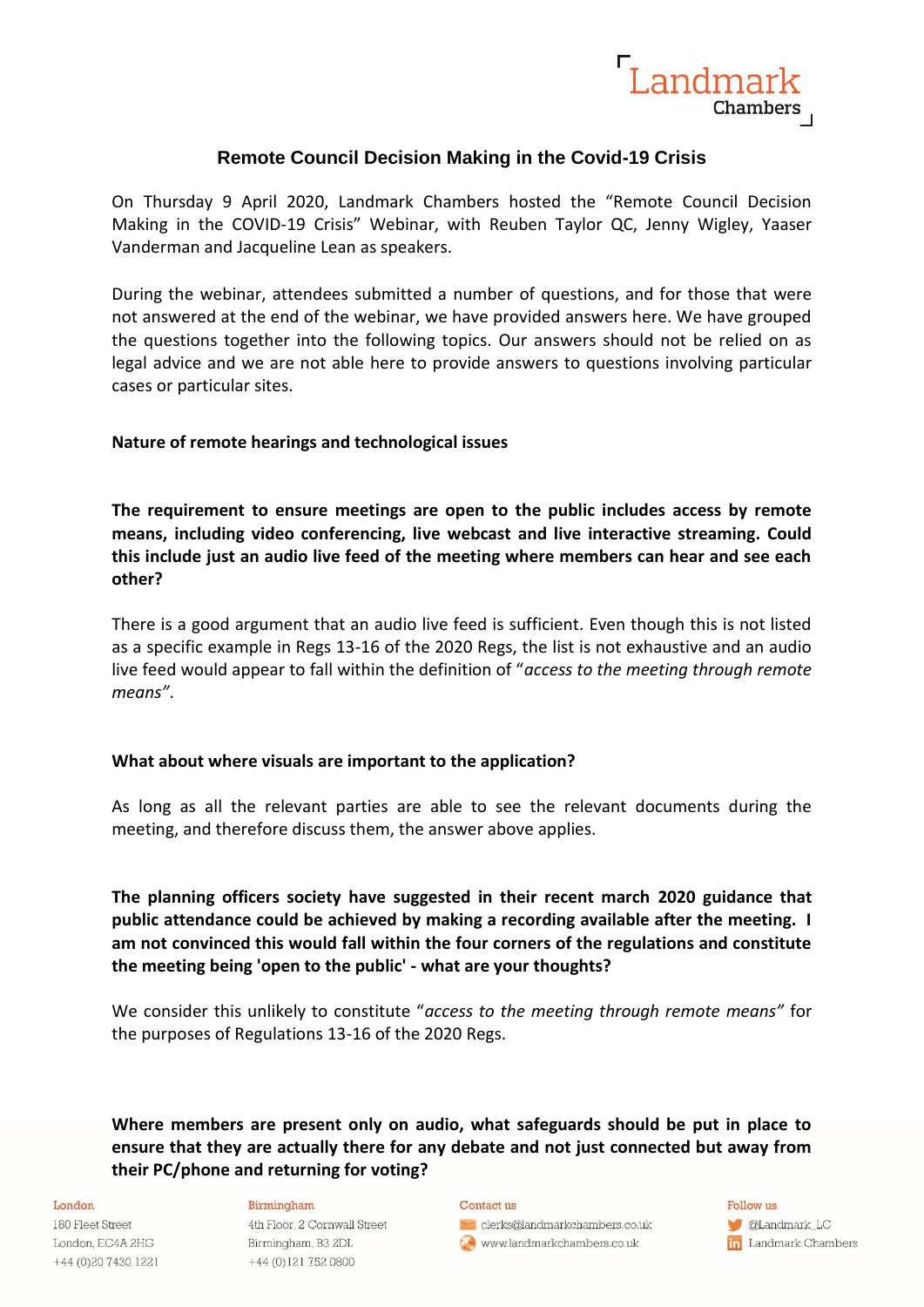

The 2020 Regs do not deal with this point and there would appear to be no legal requirements for such safeguards.

In practical terms, it may be that this can only be done by, for example, an oral direction by the chair at the outset that all members are required to remain on the call throughout and inform the chair if they need to 'leave' at any point – and asking committee members to confirm at the end that they have done so.

**Our Standing Orders require members to be present throughout the officer presentation, debate etc at planning committee to be able to vote. If their internet connection drops out and then reconnects prior to the vote, have they been "present" throughout? Present issues with quorum too!**

Where a member's internet connection drops out, the meeting should wait until he/she rejoins. If the other members were unaware that the member had disconnected, the matters discussed during his/her absence should be repeated once he/she re-joins. An amendment to the standing orders could clarify that a member who disconnects and re-connects to the meeting due to technological issues is still "present throughout" as long as any matters discussed during his/her absence are repeated.

**How do we facilitate members of the public wishing to speak for or against a proposal who don't have access to IT, or in case of a physical meeting, can't attend due to underlying health conditions?**

A telephone number able to connect to the meeting would likely be sufficient.

**As well as members of the public - how can consultants/developers contribute to a meeting in what was usually the "speakers" slot of 2/3 minutes. I have had cases where I have been able to make points in that slot that have helpfully steered the subsequent discussion of Members.**

We do not see that the 2020 Regs, or virtual meetings, would make a difference given that developers would still have remote access to the meetings.

**What is the interplay between the access to planning committees allowed via video conferencing, and the practicalities, that many people will either not have adequate broad** 

180 Fleet Street London, EC4A 2HG +44 (0) 20 7430 1221

London

Birmingham

4th Floor, 2 Cornwall Street Birmingham, B3 2DL +44 (0)121 752 0800

### Contact us

clerks@landmarkchambers.co.uk to www.landmarkchambers.co.uk

Follow us

C @Landmark\_LC **in** Landmark Chambers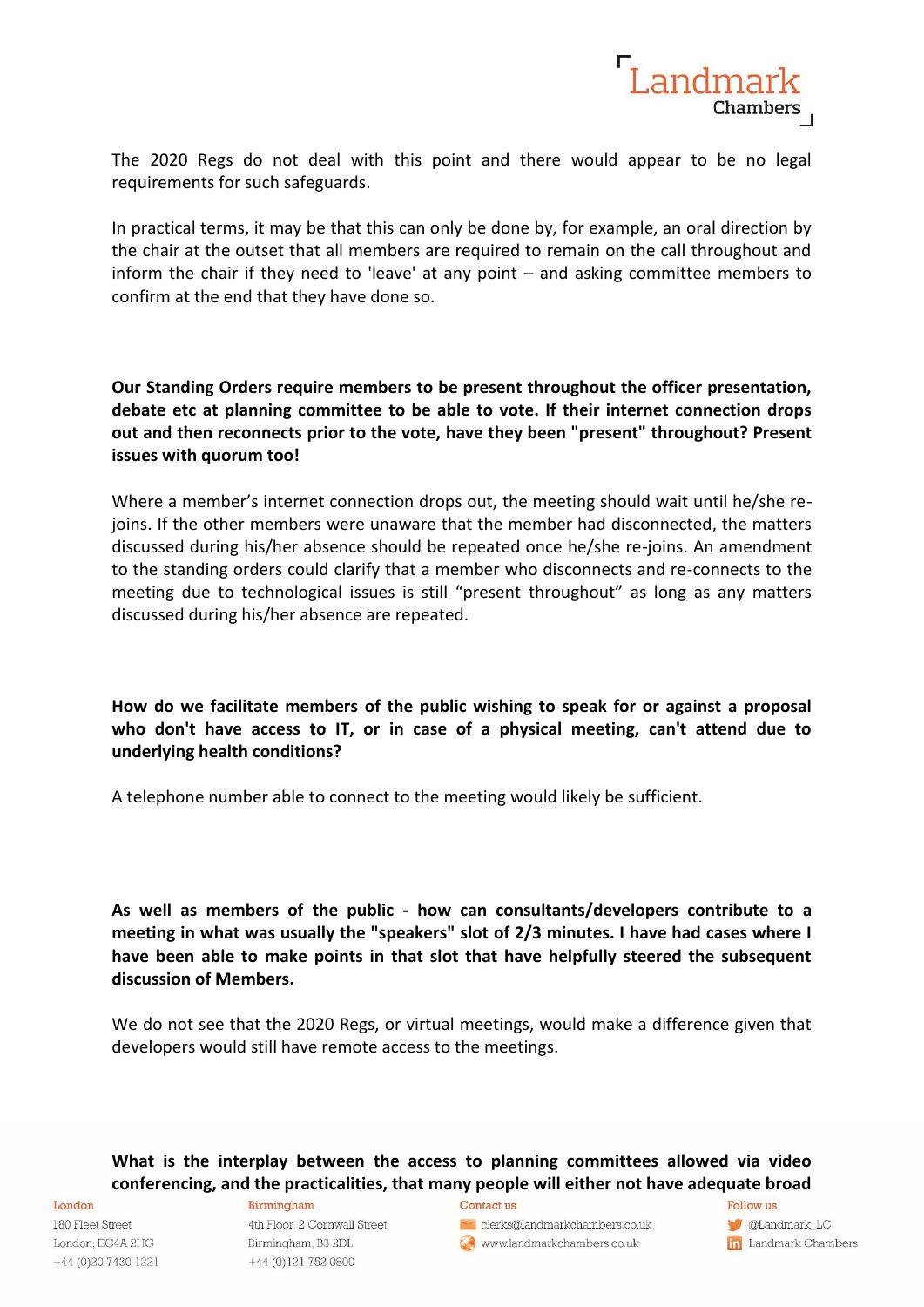

# **band, or may simply not be sufficiently IT savvy (with respect to the older generation, often does include the older generation). Is there an equalities issue here?**

There will need to be some consideration of this when the Council is considering what arrangements to put in place - it seems to us that this would fall under the public sector equality duty under s.149 Equality Act 2010 and other obligations in the Equality Act 2010.

# **Is there an end date or sunset clause for the 2020 regs? And are councils required to set an end date in changes to their Standing Orders etc?**

They apply to all meetings until 7 May 2021. There is no end date for standing orders etc.

**We have provided all our councillors with tablets, technical support and training on virtual meetings. We may amend our standing orders to permit voting via e-polls in our video conferencing platform. Where do we stand if a Member either refuses or isn't able to connect to the video conference (and therefore participate in the e-poll) but insists on connecting by phone only? Assuming we would have to accept their vote verbally if a sitting member of that committee, but this raises issues of how you verify that it is that person who is making that vote.**

A member who is not practicably able to see or be seen by other members during a meeting, e.g. due to technological issues, still "attends" a meeting for the purposes of Regulation 5(2)-(3) of the 2020 Regs if he/she can hear/be heard by others, e.g. connecting by phone only. If the standing orders so allow, they can give their vote over the phone and, presumably, their voice will be recognisable as the correct person. The chair can ask for confirmation if necessary. A member who is practicably able to have a video conference but refuses would appear not to "attend" for the purposes of the legislation and so might fall foul of attendance requirements in s85(1) of the Local Government Act 1972.

# **No further meetings/decisions**

**I am aware of at least one Local Planning Authority refusing to validate any new planning applications, due to Covid 19 and all Officers working from home and a view they are not able to validate and register new applications. Does the panel believe this is lawful and/or reasonable and have any advice/guidance to seek to counter this stance?**

A blanket approach, of refusing to validate any new planning applications, without more, is likely to be difficult to justify if challenged. Under Article 11 of the DMPO 2015, a local authority "must" send an acknowledgment of an application "as soon as reasonably

### London

180 Fleet Street London, EC4A 2HG +44 (0) 20 7430 1221

### Birmingham

4th Floor, 2 Cornwall Street Birmingham, B3 2DL +44 (0)121 752 0800

#### Contact us

clerks@landmarkchambers.co.uk www.landmarkchambers.co.uk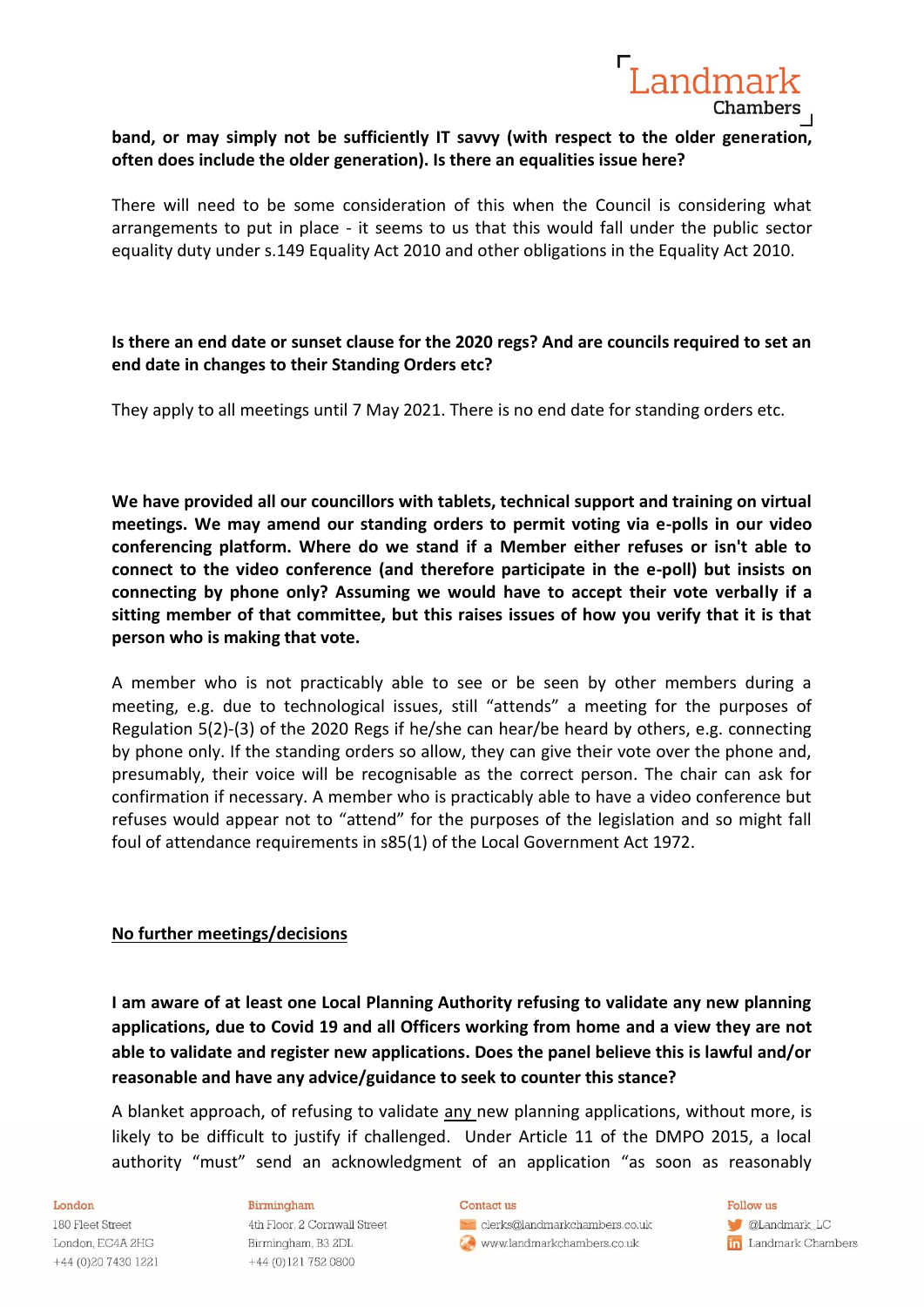# Landmark Chambers

practicable" where they receive the documents prescribed in Article 11(2) (which exercise itself involves consideration of whether the application complies with the requirements of Articles 5, 6 or 7 as applicable) and after sending such an acknowledgment "must" notify the applicant "as soon as reasonably practicable" if they consider the application is invalid.

Whilst the Courts might be sympathetic to the practical difficulties which LPAs are having to deal with, and delays this might cause to the 'usual' validation periods, a blanket decision not to validate or register new applications could, arguably, be regarded as a refusal to comply with the obligations under the DMPO, and thus is likely to be problematic.

**Is there any requirement for a council to continue to undertake notification/consultation prior to reaching the decision-making stage as I am currently aware that some authorities are suspending neighbour notification and the commencement of statutory consultation periods on applications.**

Although the DMPO contains obligations for notification, publicity and consultation of applications, it does not specify a timeframe within which those processes must occur after validation of an application - subject, of course, to the provisions in Article 34 as to the periods within which applications should be determined generally, and restrictions on applications being determined before the prescribed periods have elapsed following notification / consultation / publication.

If an LPA considers that, as a result of the current pandemic, that an effective consultation could not be undertaken on planning applications, then that might be seen as a justifiable reason for delaying notification/consultation. However, the longer the current restrictions go on for, the greater the expectation there is likely to be for LPAs to find a way to 'work around' those logistical constraints – not least, as any concerns about whether difficulties during the consultation process could be dealt with by other means (for example, extending the period for consultation responses), rather than postponing the whole consultation exercise *per se.*

**Some Authorities are now advising that they are only considering/dealing with applications where consultation and site visit had been undertaken prior to self-isolation coming in place, with new applications being validated and assigned to an officer but nothing further being done i.e. no consultation and no action taken. How does this stack up legally?**

Please see answer above.

**We have a planning application for circa 50 dwellings which is approaching determination at planning committee. However, this is a largely rural authority which have cancelled all planning committees until June. Are there any provisions to enforce Councils to hold planning committees virtually or, if they decide, can they just wait until a 'normal' committee can be held?** 

#### London

180 Fleet Street London, EC4A 2HG +44 (0)20 7430 1221

### Birmingham

4th Floor, 2 Cornwall Street Birmingham, B3 2DL +44 (0)121 752 0800

#### Contact us

clerks@landmarkchambers.co.uk to www.landmarkchambers.co.uk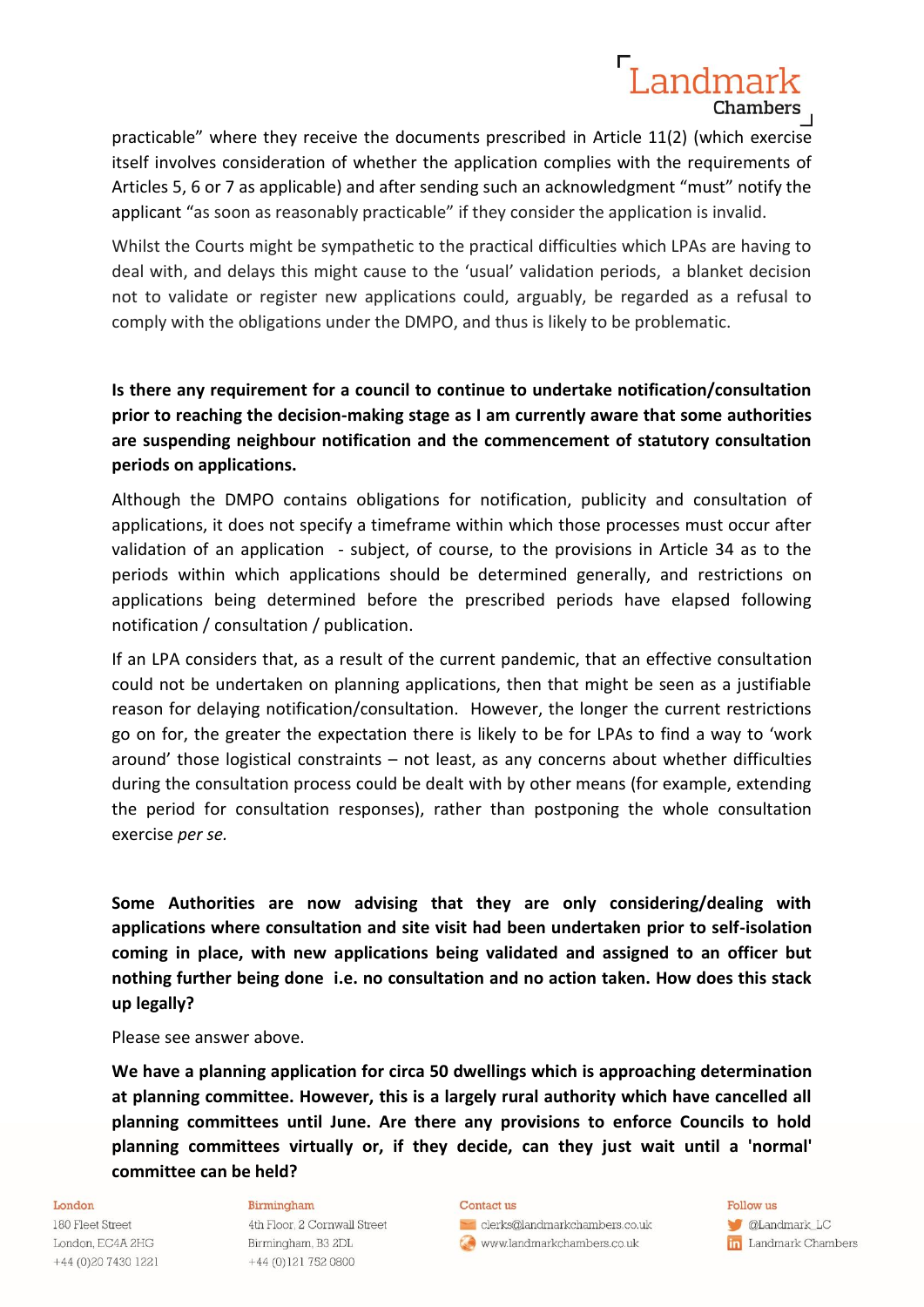

Landmark

Chambers

# **Delegation of powers**

**With regard to delegation to officers could there be a rise in challenges to permissions made by officers or a small group of officers and members? and how do you think the courts would react given the current circumstances i.e. will they be more sympathetic to LPAs?**

There will, potentially be an increase in challenges - especially, if the decisions are for development which members of the public might usually have expected to be taken by committee at a meeting. In terms of the court's approach, it is unlikely they would adopt a materially different approach to that which they take to planning challenges at the moment, but it will be important to ensure that delegations have followed the right procedures (see eg Friends of Hethel Ltd v South Norfolk DC [2010] EWCA Civ 894. There may also be greater scrutiny of eg consultation / notification processes and availability of information

**Where officers are given extended delegated powers and there have been a lot of objections to a planning application, is the likelihood of a legal challenge being successful increased particularly where the application would, under normal circumstances, have been reported to Committee for determination given the number of objections.**

Please see answer above

**A council I am working in has emergency powers in place to allow officers delegated powers as well as virtual committees. Our scheme has a number of objections - is it likely to be a JR issue if the delegated route is followed when there is the possibility for a virtual meeting?**

This is likely to depend, at least in part, on whether the application is delegated pursuant to an amended scheme of delegation (eg a decision that applications of a certain type shall be delegated to officers), a blanket decision that all decisions will be delegated (which could be more problematic, given the legislative amendments made in the Regulations) or whether a specific decision has been made about whether delegation is appropriate in this specific case.

**If an application was scheduled to be presented at committee and then the scheme of delegation changes to allow delegated decision, could the new scheme apply retrospectively to that application?**

This is likely to depend on the specific provisions of the Council's Constitution, Standing Orders and Scheme of Delegation (as amended). If, for example, they permit an application to be decided under delegated powers after it had initially been allocated for consideration by Committee (or vice versa) and/or the amendments to the Scheme of Delegation made

### London

180 Fleet Street London, EC4A 2HG +44 (0)20 7430 1221

### Birmingham

4th Floor, 2 Cornwall Street Birmingham, B3 2DL +44 (0)121 752 0800

#### Contact us

clerks@landmarkchambers.co.uk to www.landmarkchambers.co.uk

Follow us

C @Landmark\_LC **in** Landmark Chambers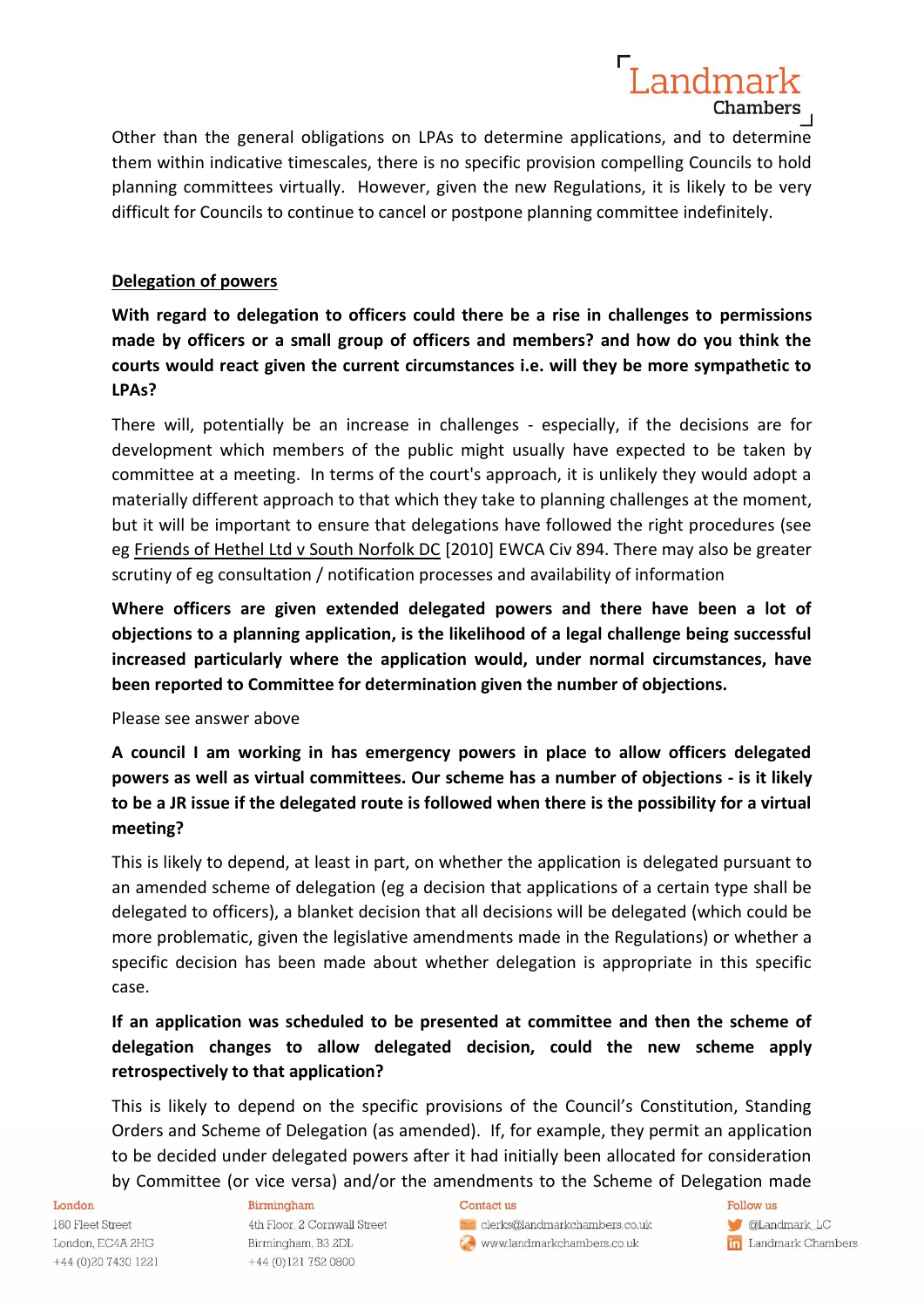

clear that they applied to all as yet undetermined applications, that would seem less problematic than if the Council's previous practice had been that once an application had been allocated for determination by Committee it remained with Committee.

That is not to say, however, that there might not be a risk of challenge, for example, from members of the public who had indicated they wished to make representations at the committee meeting, based on legitimate expectation.

**A decision on a planning application has been deferred by Members (at a Committee Meeting undertaken prior to the outbreak of COVID), can it fall to be delegated in the event the LPA has taken the decision to cancel Committee Meetings for the foreseeable future?**

Please see answer above.

# **Site Notices**

**I am interested to understand what provisions are in place for Site Notices and how LPA's/applicant (Hazardous Substances Consent and DNS projects) are to proceed and not be in breach of relevant legislation?**

No changes to the relevant procedural requirements have yet been made as a result of the Covid 19 crisis. Where required, site notices will need to be displayed as before.

**My concern is site notices not being displayed as no one will visit the site. These are required for major application or where it is required in an adopted SCI. One council won't start considering a major application as no-one can put up the site notice and asked for a 12 month extension of time!**

Site notices will still need to be displayed as required irrespective of the fact that there will be fewer passers-by to see them. It may be sensible to allow a longer period of consultation and to also notify neighbours directly in order to ensure the publicity is effective. There is no restriction on council officers attending site in order to put up a notice: Under regulation 6(2)(f) and (h) of The Health Protection (Coronavirus, Restrictions) (England) Regulations 2020 (the "Coronavirus Restrictions Regulations"), persons may leave their home in order to 'fulfil a legal obligation' (6(2)(h)) and to travel for work where it is not reasonably possible to work from home (6(2)(f)). Both of these exceptions to the restriction on people leaving their homes would allow council officers to travel to put up a site notice that is required by applicable regulations or in an adopted SCI.

### London

180 Fleet Street London, EC4A 2HG +44 (0)20 7430 1221

### Birmingham

4th Floor, 2 Cornwall Street Birmingham, B3 2DL +44 (0)121 752 0800

#### Contact us

clerks@landmarkchambers.co.uk www.landmarkchambers.co.uk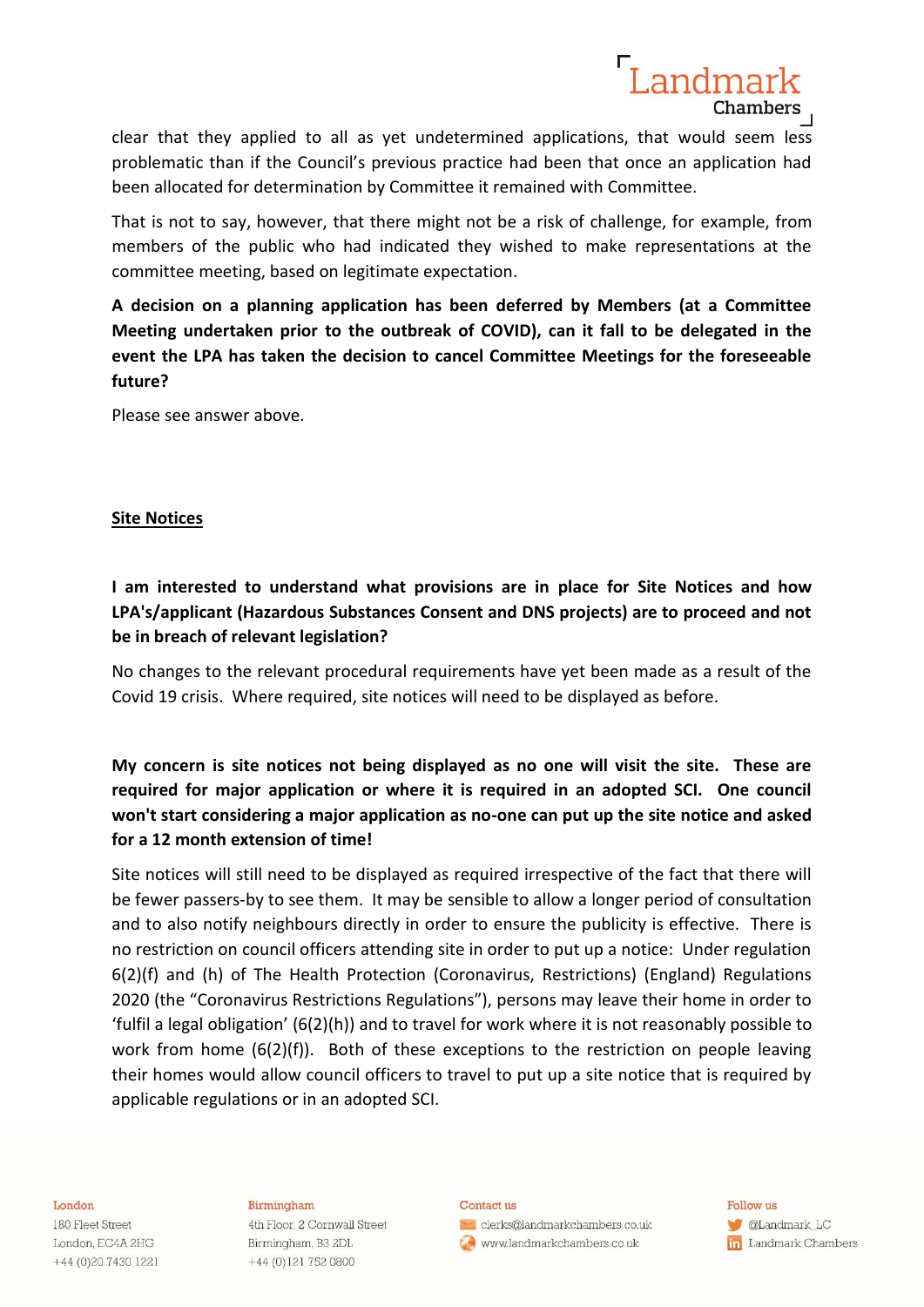

**Posting site notices associated with various planning functions seems to be problematic for some LPA's. Is there any reason why a planning agent cannot print and affix notice (take photo etc.) as proof of posting?**

There is no legal restriction preventing a planning officer from posting a site notice, particularly if such a notice is legally required (see above). Where (as is usually the case) the legal duty is specifically a duty of the local planning authority then this duty could not be delegated to the planning agent for the applicant. Whilst allowing an agent to carry out the task might appear to be a practical solution, there would be a risk that the resulting decision could be vulnerable to challenge if something went wrong and an interested person was not notified of the application. This is because the lpa would not have the protection of having met its own legal requirements (see Gerber v. Wiltshire Council [2016] EWCA at para 48).

**In a planning context, where do we stand with Members attending site visits? The Members decided, prior to the lockdown, to carry out 2 site visits. In one case the applicant is understanding and is happy to defer; in the other the applicant is not so understanding. The current thought is simply to leave it to the applicant to appeal for non-determination. Of course, the public can also attend site visits.**

This will depend on the established practices and procedures in place in each individual authority. If there are procedures requiring site visits in certain types of cases then these will need to be reconsidered and formally amended, particularly if there are practical ways of avoiding the necessity of a site visit in some cases. For example, it may be worth removing any rigid requirements and leaving the question for the judgement of the planning case officer (possibly in conjunction with certain Member(s)) as to whether a committee site visit is necessary in any particular case. This judgement could then also be revisited by the committee if they considered that they needed a site visit in order to properly assess the proposal. If a site visit is needed then, in our view, travelling for the purposes of a site visit would not be unlawful under the Coronavirus Restrictions Regulations (see ref 6(2)(f)). However, gatherings of more than two persons in a public place (who are not from the same household) are banned unless they are essential for work purposes or reasonably necessary to fulfil a legal obligation (regulation 7(b) & (d) of the Coronavirus Restrictions Regulations). Furthermore, the carrying out of a site visit with appropriate social distancing may be difficult and may be particularly problematic if some members are in vulnerable groups or are self-isolating. Because of all this, where a site visit is necessary, seeking an agreement to defer would be a sensible course, and if no agreement is forthcoming then there may be no option other than to delay determination leaving open the potential for an appeal against non-determination.

# **Site visits – can the use of photos and wider use of videos / drone videos obviate the need for a site visit by a committee?**

#### London

180 Fleet Street London, EC4A 2HG +44 (0)20 7430 1221

### Birmingham

4th Floor, 2 Cornwall Street Birmingham, B3 2DL +44 (0)121 752 0800

#### Contact us

clerks@landmarkchambers.co.uk www.landmarkchambers.co.uk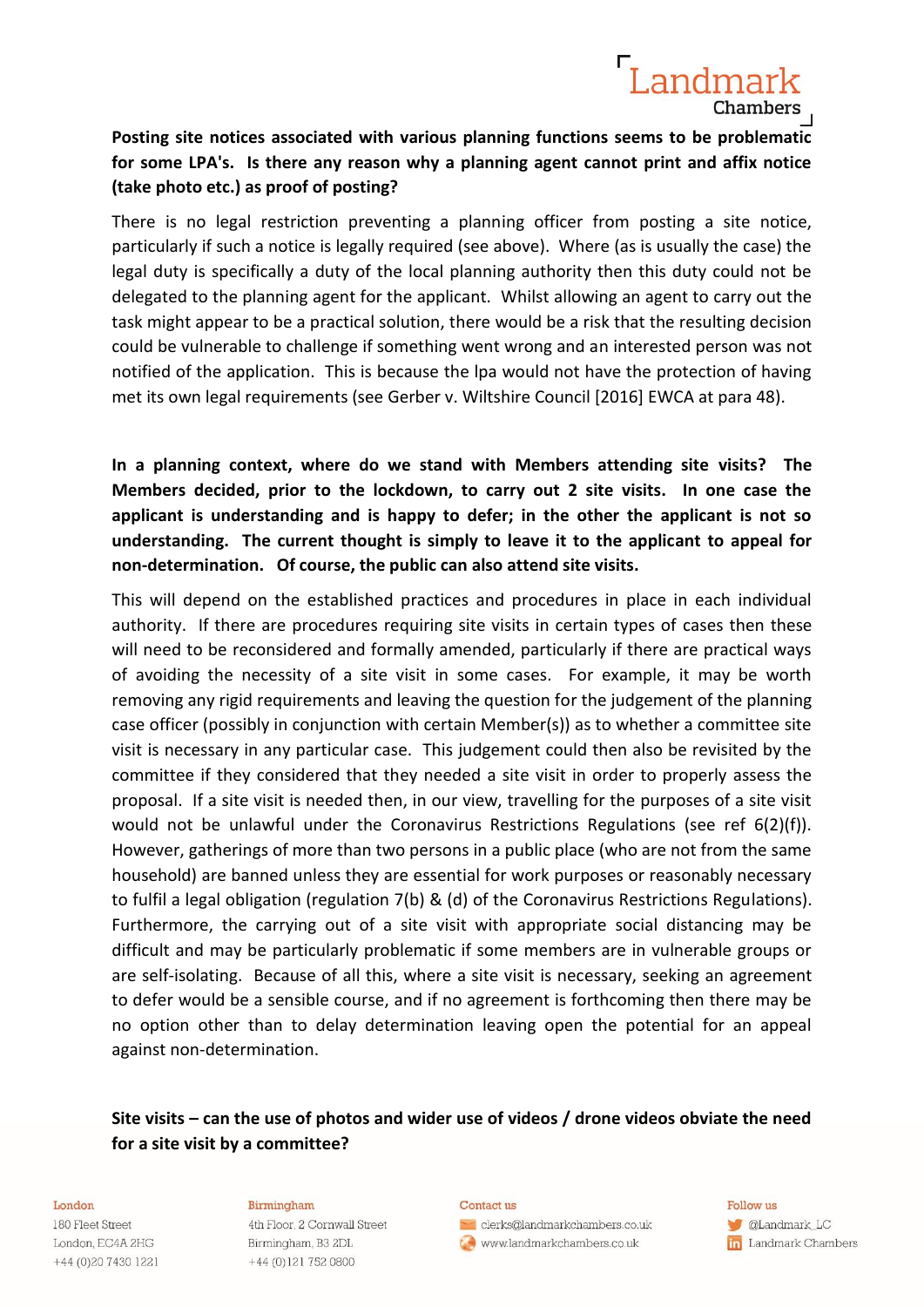

Yes potentially – but this would depend on any established practices and procedures in place in any particular authority, which may need to be formally amended for these purposes (see above). Also, if in any particular case the officers or committee consider that photos or video representation is insufficient for the committee to properly appreciate important site features (such as wide views and impact on context) then a site visit could still be necessary.

# **Hi, the LPA I work for decided to ask applicants and interested parties to provide photographs in lieu of a site visit by the officer. Would this be lawful?**

It could be lawful (but established procedures or practices may need to be formally amended to facilitate this – see above). However, reliance on photographs may mean that there will be more risk of a successful legal challenge if a material matter is missed or misunderstood by the officer, leading to the decision being made on an error of fact or on the basis of an omission. In such a case, there would be less scope for the local planning authority to respond to a legal challenge by arguing that the appreciation of the site features was a matter of planning judgement for the planning officer. This is because the officer will only have had the specific information given to him or her, rather than being able to take a broad judgement on a site visit.

**Is there any guidance or best practice advice in terms of proceeding with video site visits? I know that some LPAs are requesting that applicants undertake their own site visits by way of video conference with the relevant case officer to ensure that all areas can be assessed. Is this a robust site visit for the purpose of considering impacts on neighbouring properties or would this be open to challenge?**

We are not aware of any published best practice guidance for video site visits. This may be a workable solution in some cases but see above for potential risks if a material matter is missed or misunderstood.

**The issues of whether COVID-19 prevents a site visit is not clear. As a planning consultant I can do around 95% of my work from home but I do need to do a site visit at the beginning of the process. I have advised clients that I won't meet them/discuss issues on site but would be unaccompanied and then will discuss by telephone later, thus I will comply with social distancing. Am i going to be breaking the Covid rules if I do this?**

In our view, it is unlikely that this would be in breach of the rules. As already mentioned, it is a 'reasonable excuse' and therefore lawful to leave one's home for the purposes of work if it is not reasonably possible to work from home (reg 6(2)(f) of the Coronavirus Restrictions Regulations. Carrying out a site visit would in our view fall within the category of work that cannot reasonably be carried out from home.

#### London

180 Fleet Street London, EC4A 2HG +44 (0)20 7430 1221

### Birmingham

4th Floor, 2 Cornwall Street Birmingham, B3 2DL +44 (0)121 752 0800

#### Contact us

clerks@landmarkchambers.co.uk to www.landmarkchambers.co.uk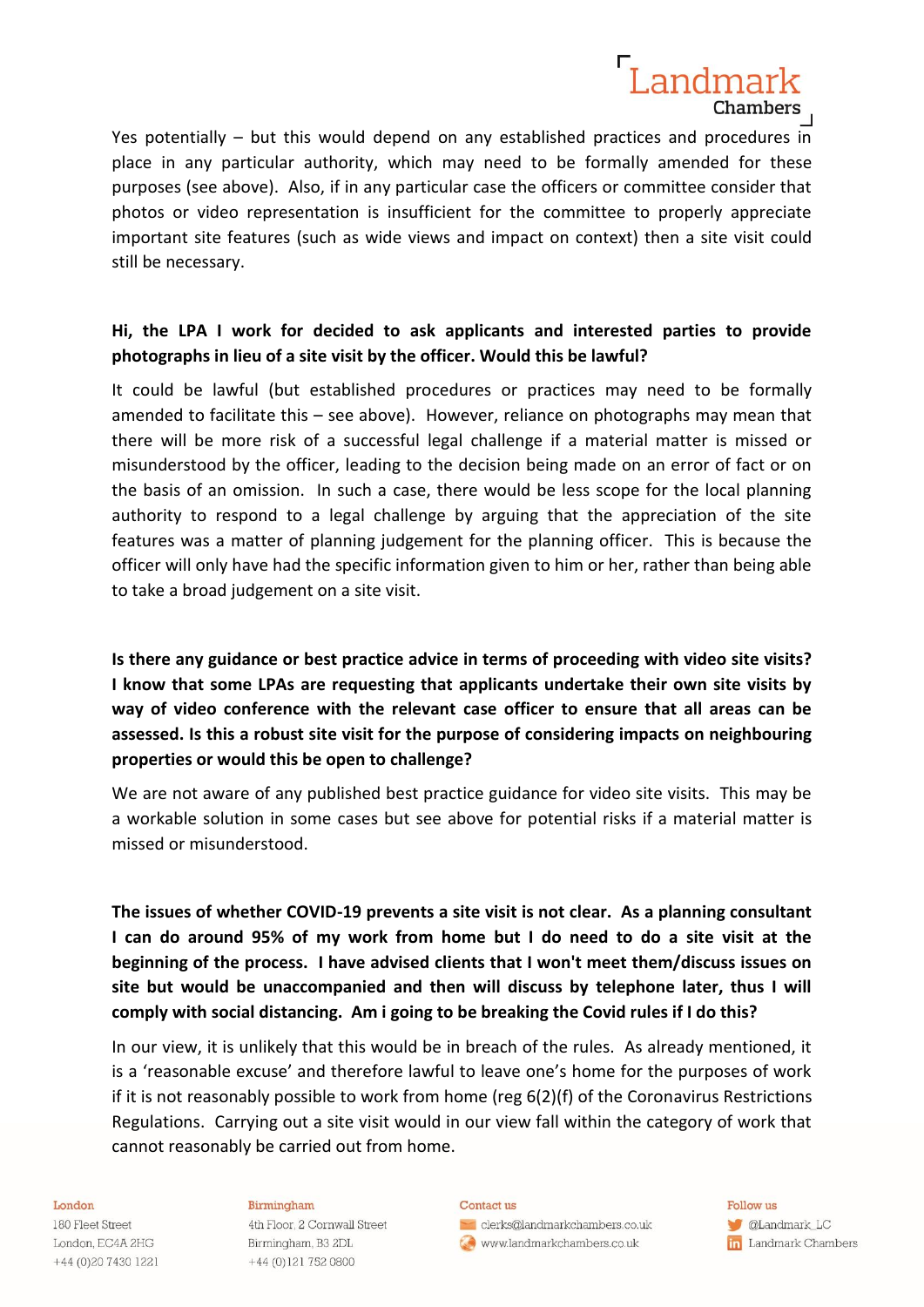

# **Time Limits and Extensions**

**We are receiving frequent enquiries about extension of the 3 years condition for commencement as they are ready to start but will now be unable to due to contractors shut down or lack of materials. Has there been any provision at Minister level for extension of the three years in the current circumstances similar to the extension of the MOT? Is there any likelihood that this will happen, or is there anything that local authorities can do locally?**

Whilst there has been industry pressure, lobbying and publicity about the need for this, we are not aware of any Government proposed changes to legislation relating to this as yet (other than in Scotland).

# **Will the 6 week time limit for JR be strictly applied following a virtual committee decision?**

There is no reason as a matter of principle why the fact that a committee decision is held virtually would cause a delay to a legal challenge and so we see no basis for the JR time limit to be relaxed as a matter of course. However, Covid 19 related factors (such as illness, caring for family members etc) are likely to be given consideration by the Courts where relevant when considering claimants' explanations for any delays in bringing a JR claim.

# **Will the requirements for determination timescales be lifted?**

There is no sign of this as yet.

# **Is anybody aware of any indication that legislation will be introduced which extends the time limits on all permissions (as is the case in Scotland)?**

Not as yet – see above.

# **Is Zoom a Data Protection/GPDR compliant platform since it can store data overseas?**

This is a complex question and we suggest that authorities receive full legal advice on it if they are concerned.

Transfers of data outside of the UK are not inhibited by GPDR but are regulated by the Data Protection Act which precludes personal data from being transferred to any country outside of the European Economic Area "unless that country or territory ensures an adequate level of protection for the rights and freedoms of data subjects in relation to the processing of personal data."

A Zoom user can change its settings so that data is retained only in Europe and the US.

The EU and the US have agreed the EU-U.S. Privacy Shield Framework. Organisations that are certified under this framework meet the standard required by the DPA.

Zoom states on its websites that:

### London

180 Fleet Street London, EC4A 2HG +44 (0) 20 7430 1221

### Birmingham

4th Floor, 2 Cornwall Street Birmingham, B3 2DL +44 (0)121 752 0800

### Contact us

clerks@landmarkchambers.co.uk to www.landmarkchambers.co.uk

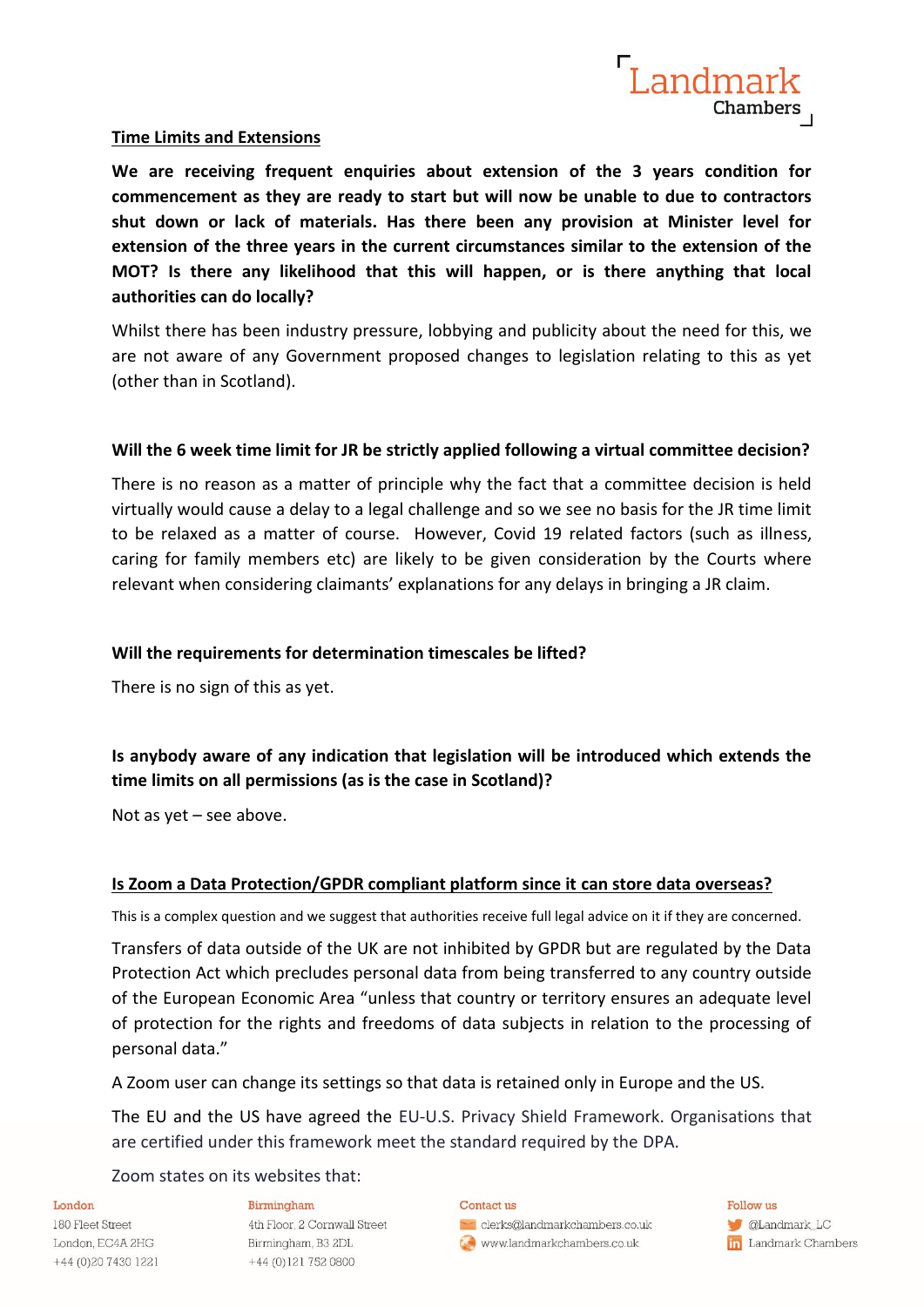"Zoom Video Communication, Inc. participates in and has certified its compliance with the EU-U.S. Privacy Shield Framework and the Swiss-U.S. Privacy Shield. Zoom is committed to subjecting all personal data received from EU member countries, Switzerland, and the United Kingdom, in reliance on the Privacy Shield Frameworks, to the Framework's applicable Principles."

Landmark

Chambers

Accordingly, it seems that, providing the user settings on Zoom are altered so that could data is only retained in Europe and the U.S., the obligations under the GPDR/DPA would appear to be met.

In any event there are other video platforms such as Skype, WebEx and Google Hangouts.

# **Is it open to Local Authorities to refuse to use video conference technology due to concerns that it is insecure?**

There is no legal obligation on Council's to use video conferencing technology – the 2020 Regulations enable meetings to be held over telephone for example. However, Cabinet is using video technology to transact business which would suggest that it is considered sufficiently secure at national government level. The 2020 Regulations also allow for video conferencing which would also suggest that relevant platforms have been considered to be sufficiently secure.

If you are concerned that a Council is refusing to use video conferencing facilities on a basis which is not justified, we would suggest writing to the head of planning and asking for a written explanation which sets out the detailed reasons why that Council is not using video conferencing software. Any answer can then be shared with the Planning Advisory Service (which is leading the way in terms of advice on the use of this technology for planning decision making) and/or with MCHLG.

# **Newspaper Advertisements**

The planning system requires advertisement of certain applications to be place in a newspaper "circulating in the locality" in some circumstances e.g. EIA Development, applications involving listed buildings/conservation areas.

The Planning Advisory Service is advising that adverts should still be placed in local newspapers.

However, during the lockdown period newspapers of course are not being physically circulated. As a result, there must be a real risk that these sort of procedural requirements cannot actually be complied with. This can only be addressed via legislative amendment from Government.

In the meantime, it is advisable to do all that is reasonably to place a newspaper advert. If that cannot be done locally then Council's should considered explaining on their website that this is the case and that the adverts that would normally have been published in local

### London

180 Fleet Street London, EC4A 2HG +44 (0)20 7430 1221

### Birmingham

4th Floor, 2 Cornwall Street Birmingham, B3 2DL +44 (0)121 752 0800

#### Contact us

clerks@landmarkchambers.co.uk to www.landmarkchambers.co.uk